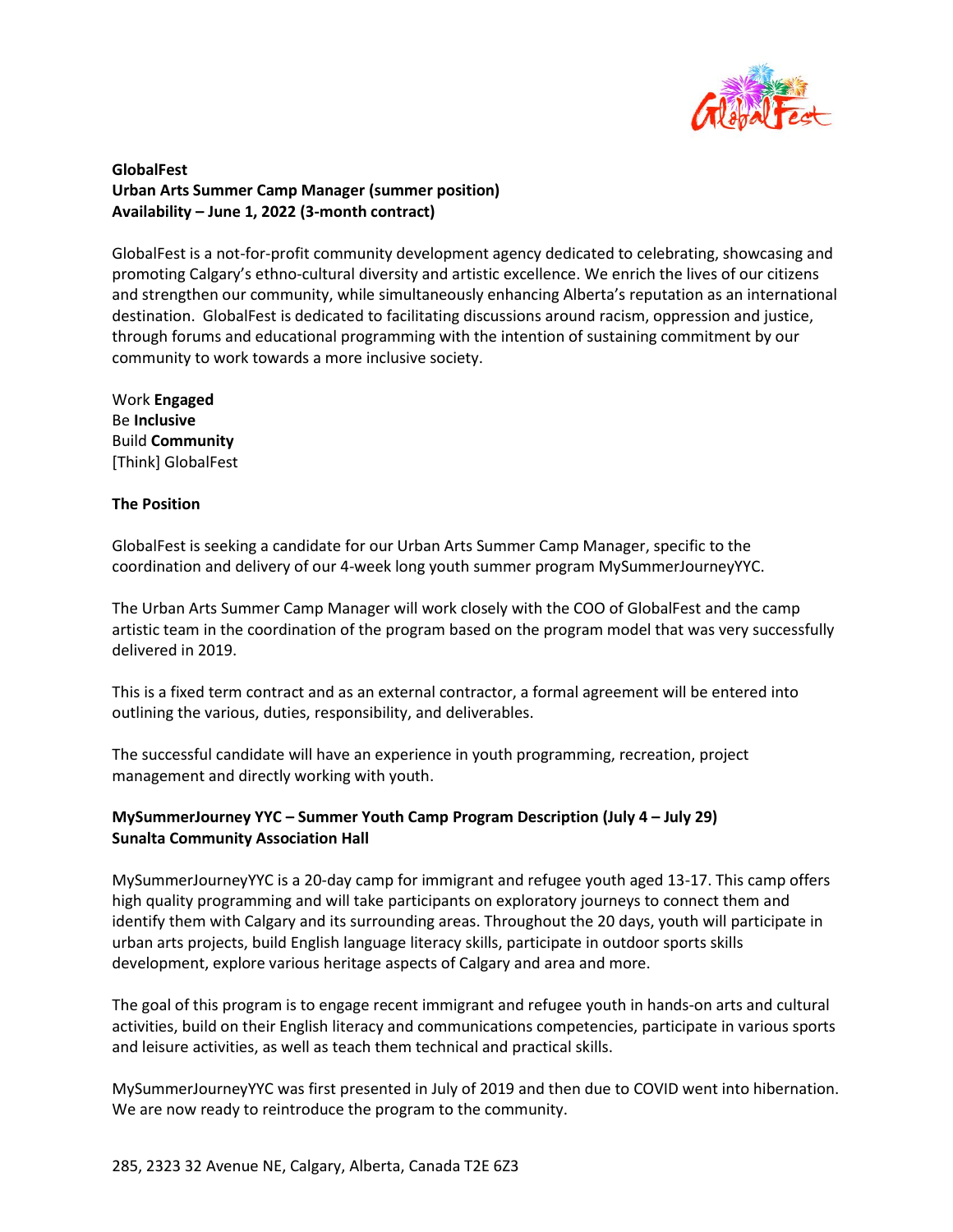

#### **Duties and Responsibilities**

- Camp program coordination in consultation with COO and camp artistic staff.
- Coordinate with artistic team two program staff (full run of program), additional sessional and discipline instructors and program delivery agencies
- Participate in program's budget development and oversight in partnership with COO
- Oversight of all program staff and instructors
- In partnership with the COO, work with various immigrant and refugee service agencies in identifying candidate youth for program
- Identify possible needs for language translation service providers
- Ensure all program delivery staff have appropriate vulnerable sector clearances prior to program start
- Plan and conduct orientation session for program staff on working with vulnerable youth as well as in working with youth with English language barriers (may be done in partnership with external agency)
- Plan and conduct information sessions for candidate youth and parents/guardians
- Work closely with hall staff in ensuring hall security and cleanliness
- Program financial management, ensure the timely gathering and processing of program billings, while working within the approved budget
- Work with camp caterer on requirements to include daily snack breakfast and lunch, as well as provision of Calgary Transit student pass for month of July (student responsibility to replace if lost)
- Plan celebratory program closing event with artistic team for final day
- Provide final report within 30 days of program completion, to include financial reporting as well as outcomes based on surveys of participant youth, parents and program delivery specialists.

*\*Director may also serve as a sessional artistic instructor, but not as their primary endeavour. Any sessional activities must be pre-approved, with instructor fees paid in addition to the fixed contract fee.*

**This description provides a fair scope of responsibility but is not intended to be exhaustive or limited to the above requirements. It serves as a guideline from which to work on program development, implementation and final reporting.**

## **Skillsets and Qualifications**

- Minimum of 2 years of program management and/or youth work
- Experience in successful program creation and delivery
- Appreciation of literacy skills
- Experienced and comfortable in working with youth
- Vulnerable Sector police check
- Effective team management and participation
- Sound financial knowledge (budgeting and financial management)
- Excellent Communicator
- Own computer and knowledgeable in standard MS Office and Windows platforms include Word, Excel and Outlook
- Valid driver's license and your own vehicle are required.
- Only applicants residing in the greater Calgary area will be considered.